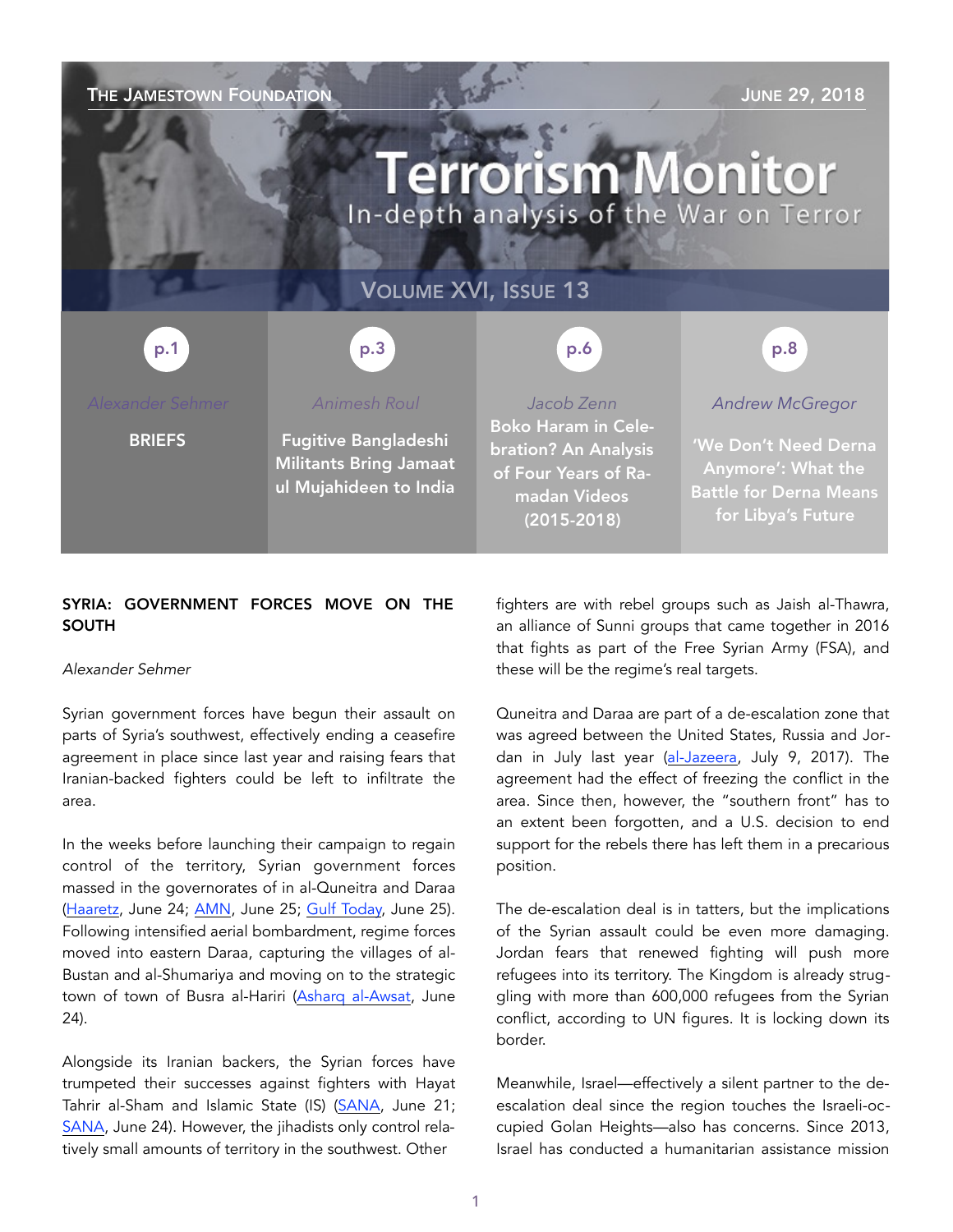at the border and in the areas adjacent to the Golan ([Time of Israel](https://www.timesofisrael.com/operation-good-neighbor-israels-massive-humanitarian-aid-to-syria-revealed/), July 19, 2017). Treating the wounded and providing food, baby formula and medical supplies is, however, not the extent of Israel's involvement—it also backs rebel factions, including Liwaa Fursan al-Jolan and Firqat Ahrar Nawa ([Jerusalem Post,](https://www.jpost.com/International/Behind-the-smoke-screen-of-Israeli-Syrian-rebel-links-499005) July 6, 2017). It fears the Syrian assault could mean an influx of Iranbacked militias to the area. It will want to keep them at a safe distance. If the rebels cannot do that, it raises the possibility of some form of direct Israeli intervention.

Russian air support has given the regime an advantage in its efforts to reclaim territory elsewhere in Syria, and it will likely do so again here. The United States has indicated it does not plan to intervene. It may be possible to obtain assurances that Iranian elements will be withdrawn after the assault—such an agreement might be enough to avoid further escalation of the conflict, but it is unlikely to be enough to ensure long-term stability in Syria's southwest.

#### INDONESIA: GAINS FOR THE MODERATES

#### *Alexander Sehmer*

Indonesia's provincial elections have taken place amid heightened security in the wake of a series of militant attacks. However, not only have the elections passed without incident, early indications suggest that the votes have fallen more in favor of political moderates than Islamist conservatives.

Security was tight going into the polls, with more than 170,000 security force personnel deployed to polling stations across 171 regions ([Xinhua,](http://www.xinhuanet.com/english/2018-06/26/c_137282140.htm) June 26; [Firstpost,](https://www.firstpost.com/world/indonesia-on-high-alert-as-voting-starts-in-regional-elections-4605041.html) June 27). Intelligence agencies had warned that known extremist groups were likely planning attacks. In the end, however, the elections concluded without disruption, despite reports of violence by suspected sepa-ratists in Papua ([Jakarta Post,](http://www.thejakartapost.com/news/2018/06/28/district-head-two-police-officers-killed-in-shooting-attack-in-papua.html) June 28).

The unease ahead of the polls in the world's largest Muslim-majority nation was understandable, with the country stunned after a series of Islamic State-inspired suicide attacks that killed more than 30 people (see [Ter](https://jamestown.org/program/dangerous-amateurs-indonesias-new-generation-of-jihadists/)[rorism Monitor,](https://jamestown.org/program/dangerous-amateurs-indonesias-new-generation-of-jihadists/) June 2). The elections also followed on the heels of the sentencing of Aman Abdurrahman, the de facto leader of the Islamic State (IS) affiliate Jamaah Ansharut Daulah (JAD) ([Jakarta Post](http://www.thejakartapost.com/news/2018/06/22/pro-is-cleric-gets-death-for-inspiring-terror-attacks-in-indonesia.html), June 22). Abdurrahman was sentenced to death for inciting others to commit terror attacks, including the attack by gunmen and suicide bombers in Jakarta in January 2016. He denied his teachings were behind that attack, although over the course of his trial admitted that he had urged his followers to travel to Syria to join IS ([Jakarta Post,](http://www.thejakartapost.com/news/2018/05/30/prosecutors-insist-on-death-sentence-for-pro-is-cleric.html) May 30).

Ahead of the elections, another Islamist cleric also featured heavily in the Indonesian media, albeit for different reasons—an investigation into alleged violations of Indonesia's pornography laws was dropped against Habib Rizieq Shihab, the founder of the Islamic Defend-ers Front (FPI) ([Tempo,](https://nasional.tempo.co/read/1098899/kronologi-kasus-chat-pornografi-rizieq-shihab-hingga-sp3) June 18; [NNC,](http://www.en.netralnews.com/news/currentnews/read/21900/house.speaker.on.issuance.of.investigation.termination.warrant.for.habib.rizieq.case) June 17). Supporters of the FPI founder said the case against him had been manufactured for political reasons. The cleric has been in Saudi Arabia since the claims emerged in 2017, apparently unwilling to return to Indonesia, and still has several outstanding police complaints against him ([Jakarta Post,](http://www.thejakartapost.com/news/2017/04/25/fpi-leader-rizieq-firza-no-show-for-police-questioning-on-sexting-scandal.html) April 25, 2017).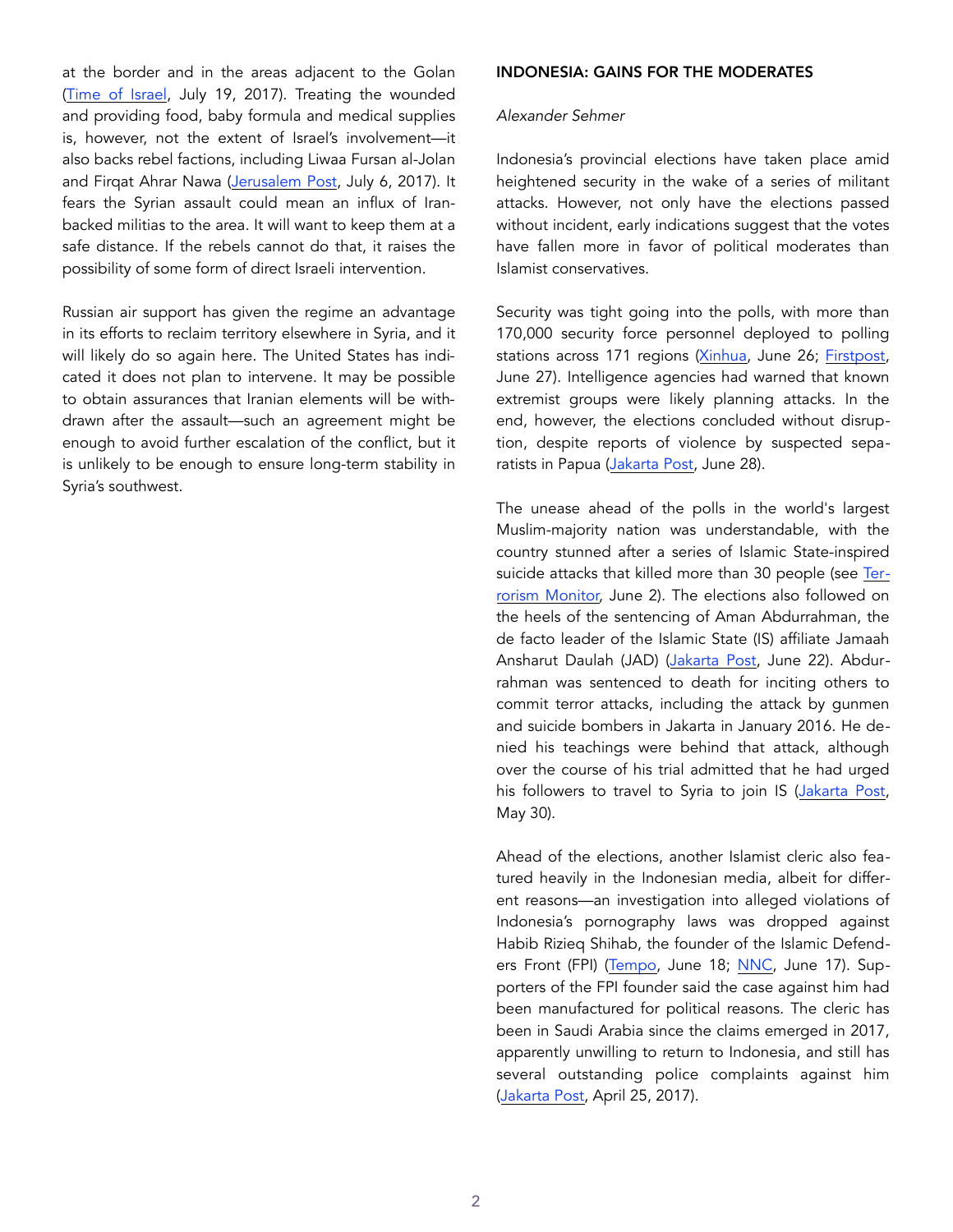Rizieq's Islamist vigilante group had a considerable impact on last year's Jakarta gubernatorial race, fomenting outrage over the alleged blasphemy of Jakarta's thenincumbent Chinese-Christian governor and successfully pushing for him to be jailed. In that context, Islamists had appeared increasingly assertive going into this year's elections, with analysts presenting the vote as a test for the moderate President Joko Widodo, who has pledged to protect Indonesia's pluralist traditions.

Early indications have been that the president's allies have found favor, including in West Java, the country's most populous province and a traditional stronghold for Islamic conservatives [\(NewsAsia,](https://www.channelnewsasia.com/news/asia/unofficial-counts-show-regional-indonesia-polls-favouring-10473972) June 27; [Nikkei](https://asia.nikkei.com/Politics/Ruling-coalition-candidates-win-key-Central-and-West-Java-exit-poll), June 27). West Java has been the province to watch—success there could line things up for Widodo if, as expected, he stands in next year's presidential election.

## Fugitive Bangladeshi Militants Bring Jamaat ul Mujahideen to India

#### *Animesh Roul*

A failed bomb plot that appeared to target the Tibetan Buddhist spiritual leader, the Dalai Lama, as he visited a pilgrimage site in Bihar, India, has been blamed on the militant group Jamaat-ul-Mujahideen Bangladesh (JMB), and an emerging Indian offshoot.

On January 19, a low intensity blast on the grounds of the Tibetan monastery in Bodh Gaya caused panic among devotees of the Dalai Lama. A subsequent sweep of the vicinity—the blast occurred after the Dalai Lama had left—led to the recovery of two improvised explosive devices near the monastery's Kalachakra (Wheel of Time) prayer ground ([Indian Express,](https://indianexpress.com/article/india/two-bombs-found-in-bodh-gaya-amid-tight-security-for-the-dalai-lama/) January 20). Investigations into the incident revealed the involvement of the Bangladesh-based JMB.

India's elite anti-terror National Investigation Agency (NIA) and Kolkata Police Special Task Force (STF) believe the JMB was planning to avenge the atrocities on Rohingya Muslims in neighboring Myanmar by targeting Buddhist pilgrims and foreign nationals—actor Richard Gere was among those who visited the Dalai Lama who had come to listen to the Dalai Lama during his month-long stay [\(New India Express,](http://www.newindianexpress.com/nation/2018/feb/03/buddhist-pilgrimages-on-jmb-cross-hairs-to-avenge-rohingya-genocide-1767741.html) February 3). The NIA initiated a massive search and sweep operation in West Bengal, a well-known hideout for Bangladeshi militant fugitives. Subsequently, details of a newly emerged JMB network in India have surfaced.

#### Jamaat-ul-Mujahideen India

In February 2018, the Special Task Force (STF) of the Kolkata (West Bengal) police arrested at least six people from the Murshidabad and Darjeeling districts with suspected links to JMB, including two who police say were involved in the planting of IEDs in Bodh Gaya ([Hindus](https://www.hindustantimes.com/india-news/bengal-police-arrest-a-suspected-jmb-militant-sixth-in-a-month/story-pXYTVfO6OC3ACfHWUb1LSK.html)[tan Times,](https://www.hindustantimes.com/india-news/bengal-police-arrest-a-suspected-jmb-militant-sixth-in-a-month/story-pXYTVfO6OC3ACfHWUb1LSK.html) February 23). Following the arrests of the two men—who the authorities named as Azhar Hossain and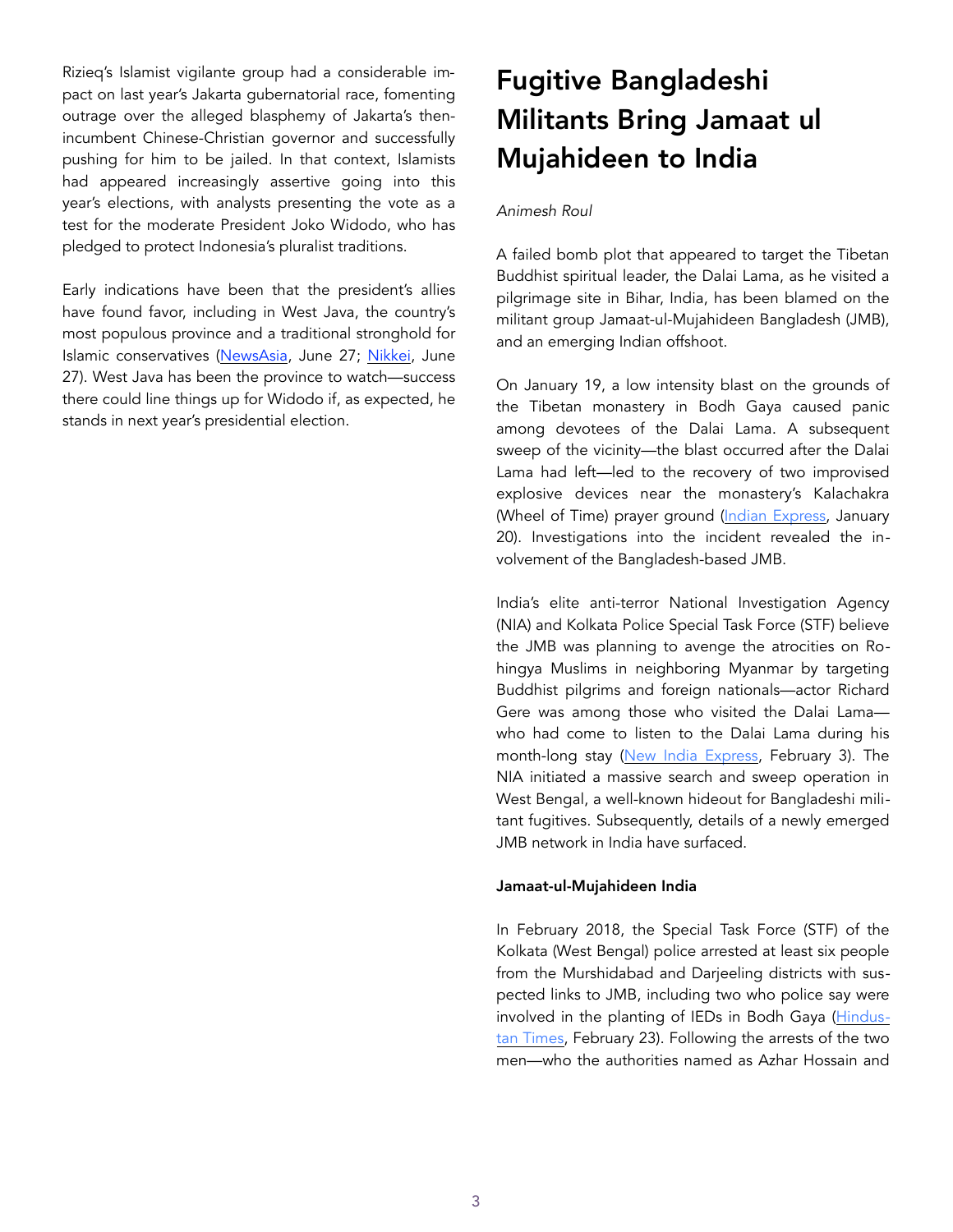Shish Mohammad—police in the town of Dhuliyan, in Murshidabad, seized more than 200 kilograms of ammonium nitrate, 50 detonators, timers and tiffin boxes (metal lunchboxes) that were allegedly to be used to make IEDs.

Two other suspects arrested, Paigambar Shaikh and Jamirul Shaikh, revealed more incriminating details about JMB's India wing and the recruitment drive in West Bengal and Bihar. The pair reportedly confessed that fugitive JMB leaders Salahuddin Ahmed (a.k.a. Salein) and Jahidul Islam, known as "Boma" Mizan for his expertise in explosives, were the creators of Jamaatul-Mujahideen India (JMI) and had planned to target Buddhist pilgrimage circuits in West Bengal and Bihar. They claimed that Salein was the chief of JMI and had been instrumental in recruiting several new members, and said that at least eight units of JMI, each comprising 10-12 members, had been tasked with carrying out anti-Buddhist attacks in India ([New Indian Express,](http://www.newindianexpress.com/nation/2018/feb/03/buddhist-pilgrimages-on-jmb-cross-hairs-to-avenge-rohingya-genocide-1767741.html) February 3).

The continued crackdown led to the arrest on June 11 of a suspected militant named Hazibullah, who the police claim helped in procuring explosives for the Bodh Gaya bomb plot [\(DNA India](http://www.dnaindia.com/india/report-west-bengal-jamaat-ul-mujahideen-bangladesh-terrorist-arrested-from-bandel-railway-station-2624310), June 12). Hazibullah was picked up in Bandel town, in the Hooghly district of West Bengal.

Before the formal founding of JMI, the remnants of a fleeing JMB contingent were visible on Indian soil, especially during the Burdwan bombing episode of October 2014. According to India's National Investigation Agency (NIA), JMI's chief and his deputy are responsible, along with other JMI members, for an accidental explosion in 2014 in the Burdwan district of West Bengal. The Khagragarh blast, which was followed by a police raid and a subsequent arms seizure, exposed for the first time a flourishing JMB network in India ([Live Mint,](https://www.livemint.com/Politics/5hnC9iTcAQ0Jnvq4Sta8PM/Burdwan-blast-case-Bangladesh-arrests-3-more-suspects.html) December 1, 2014). Two JMB militants were killed in the accidental explosion and a number of others sustained severe injuries. Both NIA and Bangladesh's Counter Terrorism and Transnational Crime Units have already announced monetary rewards for credible information relating to JMB fugitives and its burgeoning network.

#### JMB Fugitives

JMI's Salein has been a senior figure in JMB since 2001. He was in charge of Sylhet-Mymensingh region in Bangladesh, but fled Bangladesh and is in hiding. He has possibly been operating from Indian territory since he and Boma Mizan escaped from a prison van after a JMB orchestrated ambush in the Trishal locality of Mymensingh district in February 2014 ([Daily Star,](https://www.thedailystar.net/cop-killed-2-condemned-jmb-men-snatched-12639) February 23, 2014).

A committed jihadist originally from Narayanganj, Salein has been sentenced to death in Bangladesh for his role in the Mymensingh court bombing in 2007, the targeting several Christian youths in Jamalpur and the killings of Hridoy Roy in April 2003 and Joseph Gani Gomez Mandal in September 2004 ([Daily Star,](https://www.thedailystar.net/news-detail-269905) February 21, 2013; [Daily Star,](https://www.thedailystar.net/an-attacker-of-humayun-azad-12725) March 08, 2015).

A cursory look at Salein's career within JMB's rank and file suggests he had been a member of the Jamaat-e-Islami party's radical student wing, Islami Chhatra Shibir (ICS). He joined JMB while studying in Tejgaon Polytechnic Institute in Dhaka, and was influenced by JMB's military chief Ataur Rahman Sunny. He was arrested in late April 2006, during a Rapid Action Battalion (RAB) operation at Pahartoli in Chittagong. Boma Mizan is presently the deputy chief of JMI and has backed Salein since his dramatic 2014 ambush and escape.

Boma Mizan, who was finally arrested in May 2009 after years of work by the Bangladesh security agencies, came onto the security radar following JMB's countrywide serial bombings on August 17, 2005. He played a major role in making more than 500 bomb attacks across Bangladesh that killed and injured more than a hundred people. His bomb-making skills were employed by JMB in a series of attacks against the Court Houses and judges in Bangladesh, between October and November 2005 (Dhaka Tribune, February 23, 2014; [BDNews24.com,](https://bdnews24.com/bangladesh/2017/09/26/chittagong-court-attack-fugitive-jmb-leader-boma-mizan-two-others-convicted-in-2005-attempted-bombing) September 26, 2017). He was arrested in May 2009 in the Mirpur area of Dhaka, the Bangladeshi capital.

According to Bangladesh's investigating agencies, like many JMB operatives, Boma Mizan had received arms and explosives training from the Rohingya Solidarity Organization (RSO), an insurgent group that fought for the cause of Rohingya Muslim minorities and against al-leged atrocities by Buddhists in Myanmar ([Daily Star,](https://www.thedailystar.net/news-detail-88849) May 19, 2009). These long-standing operational links with the Rohingya group may lie behind the attempts by fugitive JMB leaders to target Buddhist pilgrimage circuits in West Bengal and Bihar.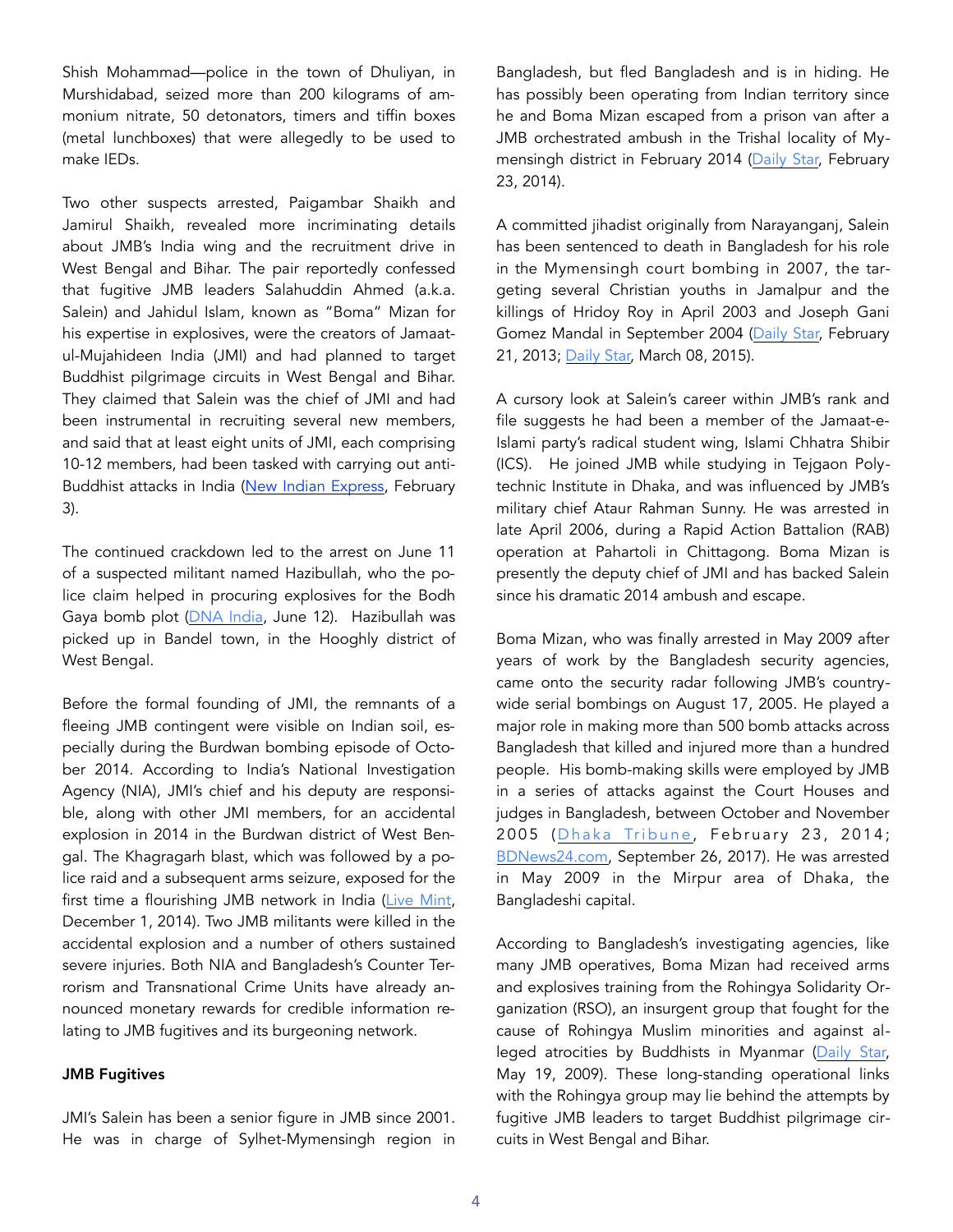#### Proselytization, Training and Armed Combat

The founding of JMI on Indian soil indicates two things —that Bangladesh's concerted counterterror operations have pushed the JMB remnants into neighboring India in search of a safe haven, and that there has been somewhat of an ideological rift within the original JMB with the different strands adhering to either the jihadist ideals of al-Qaeda or those of Islamic State (IS).

Salein's al-Qaeda-influenced, India-based faction is attempting to regroup and recruit new members under the banner of JMI, and its seemingly broad based jihadist objectives and geographical reach. Long before the confessions of arrested militants in February revealed the existence of JMI, Salein and his team had attempted to reinvigorate the old JMB and had broadcast their future agenda through a Bengali language media arm, Sahm al-Hind [\(Dhaka Tribune](https://www.dhakatribune.com/bangladesh/crime/2017/08/03/escaped-jmb-leader-now-major-headache-bangladesh-india/), August 5, 2017).

JMI and Sahm al-Hind media used popular online publishing platforms like WordPress and Justpaste.it, as well as social media channels such as YouTube, to post their propaganda. In mid-July 2017, Sahm al-Hind published an interview with Salein that gave details about future activities and the objectives of his new group, although these details appear worryingly to have escaped the attention of India's intelligence agencies. [1]

Underscoring the JMB's reorganization as JMI and the larger agenda of jihad on the Indian subcontinent, Salein in his interview with Sahm al-Hind outlined JMI's three main objectives: proselytization, training and armed combat with a view to establishing Islamic rule across the Indian subcontinent. According to Salein, JMI's target would oust "unbelievers" in the "land of Allah" by force of arms. He vehemently denied the existence of any New-JMB in Bangladesh and rejected suggestions of a split in the JMB, calling the suggestion a conspiracy intended to malign the movement. He urged Muslims of the region to wage the mythical *Ghazwa tul Hind* (battle between infidels and believers in India) to establish a caliphate in the Indian subcontinent. [2].

Salein is highly critical of IS in Syria and Iraq and adheres instead to the ideals of JMB's original influencer, al-Qaeda. In sharp contrast, the Neo-JMB faction that has dominated the militant landscape in Bangladesh in recent years and masterminded several high profile attacks in the country—including the July 2016 attack on the Holy Artisan bakery—is ideologically and operationally influenced by IS and its violent principles ([Prath](http://en.prothomalo.com/bangladesh/news/116861/JMB-resurfaces-menacingly-after-11-years)[om Alo,](http://en.prothomalo.com/bangladesh/news/116861/JMB-resurfaces-menacingly-after-11-years) August 17, 2016; [Hindustan Times,](https://www.hindustantimes.com/kolkata/bangladesh-s-most-wanted-terror-duo-launches-indian-unit/story-Wc5tptQVsyXSRVoJVXtYWM.html) February 10).

India's northeastern region, including Assam and West Bengal, provides a safe haven for illegal immigrants and Islamic militants because of its porous border and poor security. The regions have predominate Muslim populations, with mosques and madrasa networks that have allowed Bangladesh-based militant groups like JMB and Harkat ul-Jihad Islami (HuJI) to raise money, material and manpower.

West Bengal's four districts: North 24-Parganas, Murshidabad, Malda and Nadia and Assam's Nalbari district remain major hotspots for Bangladeshi militants and have become a stronghold of JMB over the years. Bangladesh has taken stringent measures to tackle terrorism since the country suffered a series of terrorist attacks between 2013 and 2016, mostly claimed by the al-Qaeda-linked Ansarulla Bangla Team (ABT) and the ISinspired Neo-JMB. Now JMB jihadists have spilt over into neighboring India.

*Animesh Roul is the Executive Director of Research at the New Delhi-based Society for the Study of Peace and Conflict (SSPC).* 

#### **NOTES**

[1] "Special interview of Emir Jamaatul Mujahideen Shaikh Salahuddin (Hafiz), (Author's translation from Bengali language) Sahm al-Hind Media, July 21, 2017, https://sahmalhind1.wordpress.com/2017/07/21/ জামাআতুল-মুজাহিদীনর-আম/

[2] Ibid.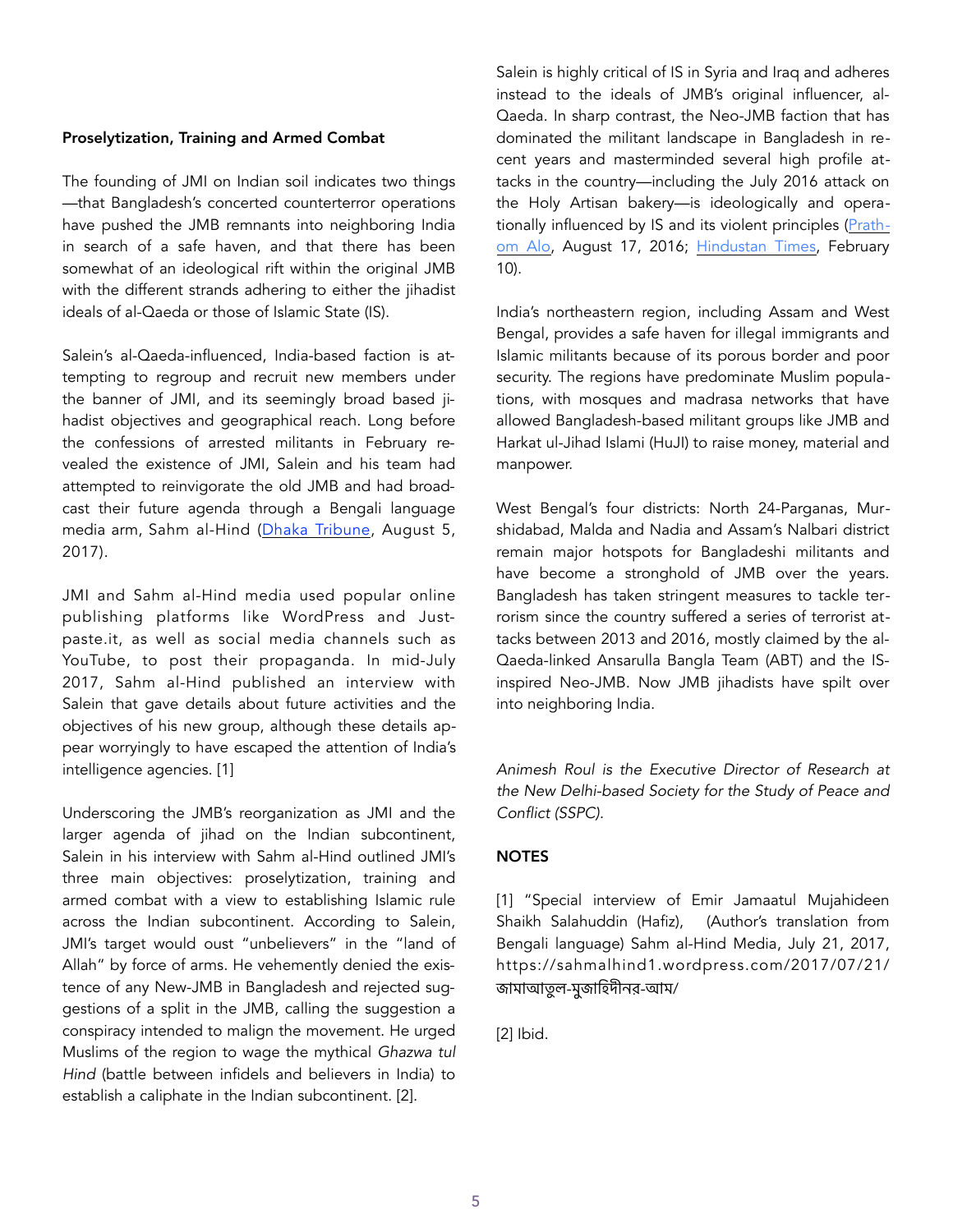### Boko Haram in Celebration? An Analysis of Four Years of Ramadan Videos (2015-2018)

#### *Jacob Zenn*

Since 2015, Boko Haram has released a video each year to show the group's *sallah* prayers marking Eid al-Fitr, the end of Ramadan, and this year has been no exception. [1]

Under Abubakar Shekau, Boko Haram has been among the most opaque jihadist groups in the world. Only one "outsider," a Nigerian journalist named Ahmed Salkida who has reported on the group since 2005, is known to have ventured into Boko Haram territory and to have met Shekau (*[Dailypost.ng](http://dailypost.ng/2018/04/14/ahmad-salkida-makes-shocking-revelations-boko-haram-says-15-chibok-girls-still-alive/)*, April 14). This was during the negotiations for Boko Haram's release of more than 100 of the kidnapped Chibok schoolgirls, which Shekau approved in 2016.

Aside from Ahmed Salkida's articles, the court testimonies of Senegalese fighters who joined Boko Haram in Nigeria in 2014-2015, given during their trials in Dakar, and 18 hours of video footage from a Boko Haram videographer that was provided to Voice of America by a Nigerian military source last year have also offered some rare insights into the group (*[VOA](https://projects.voanews.com/boko-haram-terror-unmasked/)*, February, 2017) (*[Terrorism Monitor,](https://jamestown.org/program/boko-harams-senegalese-foreign-fighters-cases-trends-and-implications/)* May 4). In this context, the four videos of Boko Haram's *sallah* prayers offer an additional window into the group, even though the films would have been intended for propaganda purposes.

Because all four videos from 2015 to 2018 have come from militants loyal to Abubakar Shekau, the first was in the name of Islamic State in West Africa Province (ISWAP), while the latter three were released under Boko Haram's formal name Jamaat Ahl as-Sunnah lid-Dawah wal-Jihad. Shekau was still the leader of ISWAP when the 2015 video was released. However, by the time of the release of the next three videos in 2016, 2017 and 2018, Islamic State (IS) had selected Abu Musab al-Barnawi to replace him and Shekau had reverted to leading Boko Haram.

The four videos are analyzed below.

#### Four Sallah Videos (2015-2018)

#### 2015

The 2015 *sallah* video features over 500 men and boys praying in rows in an open field, with one older and one younger imam leading the prayers [\(jihadology.net,](https://jihadology.net/2015/07/22/new-video-message-from-the-islamic-state-id-prayers-and-a-sermon-from-wilayat-gharb-ifriqiyyah/) July 22, 2015). A caption in the video locates the events in Sambisa Forest, Borno State, which has long been Shekau's main base. The worshippers are surrounded by armed *hisba* (sharia enforcement) officials, while women can be seen walking in the background away from the praying men.

Though the video was propaganda, the worshippers, whether coerced or not, do not appear to be following any script. They can be seen slouching, tired and hot. The inclusion of late arriving worshippers and random people walking in the background suggests the video was not choreographed. One of the only "props" in the video is a gun placed near the imams. Possibly this was only included to add effect to the filming of the prayer.

After the prayer, three militants—they appeared to be around 20 years old—are interviewed by the video team and talk about the rewards of fasting and other religious themes. The themes specific to the insurgency they mention are a call for anti-Boko Haram vigilantes to repent, an offer of greetings "to our brothers in Iraq," and a message that "we have not been driven out of our land." [2] The latter comment was likely in reference to the group newly being part of IS therefore emphasizing that it holds territory.

#### 2016

The 2016 *sallah* video is set in a town occupied by Boko Haram, as evidenced by the IS-style black flag seen on buildings in the background (*[Vanguard](https://www.vanguardngr.com/2016/09/video-thousands-of-boko-haram-members-praying-during-sallah/)*, September 6, 2016). The video shows hundreds of men and boys filtering into a large mosque, while a Boko Haram member carrying the black flag calls people to prayer. An imam with a sword and a security escort of uniformed *hisba* enters the mosque while hundreds of men and boys sit inside and outside. Among other themes, the imam discusses Boko Haram's *daular musulunci*, or "Islamic State" in Hausa.

While the mosque is said in a caption to be in the "region of Shabab al-Islam" (presumably a renamed town),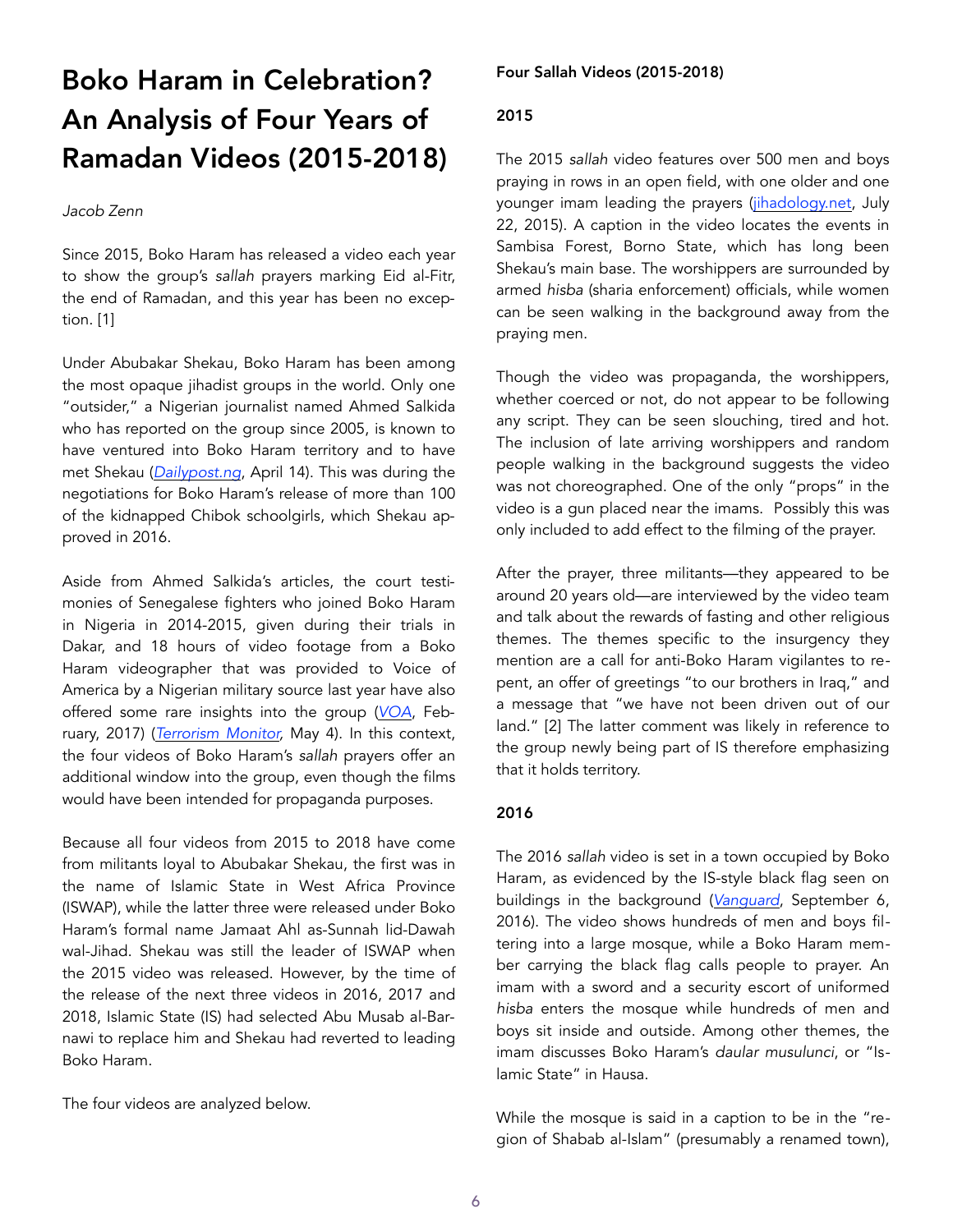the following scene shows a field in the "region of Sambisa." The imam from the mosque then appears in the field with his sword to lead a prayer as *nasheeds* play over the images. In the field, the imam leads a war call, after which fighters put their guns in the air and several men race horses as the audience cheers.

The imam's sermon in the video includes a threat to Nigerian President Muhammadu Buhari, as well as a claim that the group's members remain numerous and determined, despite the military campaign against them. He also voices support for Abu Muhammed bin Muhammed Abubakar ash-Shekawi—Shekau's full name.

Notably, at around three minutes into the video, Shekau's deputy, Man Chari, also leads prayers in the field. In addition, while it cannot be confirmed, the mosque in which the indoor prayer is held looks similar to the mosque in which Shekau infamously declared a *dawla Islamiya* ("Islamic State") in August 2014 (*[Sahara](http://saharareporters.com/2014/08/24/new-gruesome-video-boko-haram-declares-caliphate-shows-scenes-fleeing-soldiers-civilian)  [Reporters](http://saharareporters.com/2014/08/24/new-gruesome-video-boko-haram-declares-caliphate-shows-scenes-fleeing-soldiers-civilian)*, August 24, 2014). If so, this would indicate that the video was shot in not just any Boko Haram stronghold but its *main* stronghold, although that precise location is still unknown.

#### 2017

The 2017 *sallah* video also shows hundreds of men and young male worshipers in a field, but this time alongside a number of young girls dressed in *abayas* (long cloaklike garment) (*[Youtube](https://www.youtube.com/watch?v=53nTzMRtrt8)*, July 1, 2017). The girls are likely daughters of some of the worshippers. In the video, Shekau's deputy Man Chari emerges from a forested area surrounded by his security escort to lead the prayer while *nasheeds* are played over the video and the IS black flag is seen planted among the worshippers. Notably, even though Boko Haram was no longer part of IS, Shekau remained publicly loyal to Abubakar al-Baghdadi.

Later in the video, several Boko Haram members are interviewed, including a group of three young fighters, a boy dressed in a sharp new uniform, and a militant who appears to be Shuaibu Moni. Moni was one of the reported Boko Haram members to have been released from prison by the Nigerian government in October 2016 in exchange for Boko Haram's release of the first batch of Chibok schoolgirls (*[Sahara Reporters](http://saharareporters.com/2018/03/07/boko-haram-commander-freed-chibok-girls-swap-deal-resurfaces-issues-fresh-threat-against)*, March 7).

After the prayer, a militant on horseback wearing blue clothing and a green turban speaks to the camera. In addition to religious themes, the militant declares the anti-Boko Haram vigilantes to be "infidels" and tells the Nigerian public that the government "wants to kill you and make your children become orphans and turn your wives into prostitutes and just get them pregnant and keep them in the refugee camps."

He calls on the public to "come and practice the religion. Our aim is not to kill you." Lastly, he condemns the "idols of Nigeria" and asks: "Where is Buhari who bragged that he was going to destroy us. He cannot destroy the religion of God. Where are the likes of Bush, where are the Obamas, where are the likes of Francois Hollande? They have all tried and tried."

Before the video ends, it cuts to a teenage fighter who also praises the virtues of fasting and claims that "we just started the battle and listen, democracy is forbidden."

#### 2018

The most recent *sallah* video shows outdoor prayers in three areas each with what appears to be several hundred—possibly more than 1,000—men praying [\(SITE,](http://sitemultimedia.org/video/SITE_BH_Eid_Fitr2018.mp4) June 21). The locations are reportedly around Gwoza, Borno State, near the border with Cameroon. After the prayers, the video shows several fighters and civilians happily discussing breaking their fast, with one voicing praise for Shekau. In this video, unlike in the previous two, Man Chari does not appear.

#### Analysis

The videos offer much for analysts to consider.

First, Man Chari's absence from the 2018 *sallah* video could indicate he has been killed or banished. He appeared not only in the prior two *sallah* videos but also in Boko Haram's video pledge of loyalty to Abubakar al-Baghdadi in October 2015, and other sharia punishment videos before the pledge in 2014 ([jihadology.net,](https://jihadology.net/2015/10/07/new-video-message-from-the-islamic-state-messages-from-the-soldiers-of-the-caliphate-in-wilayat-gharb-ifriqiyyah/) October 7, 2015). In a December 2016 leaked audio, Shekau indicated he had no conflict with Man Chari but also that Man Chari had relocated to another camp (*[Van](https://www.vanguardngr.com/2017/02/abubakar-shekau-kills-boko-harams-spokesman-leadership-plot/)[guard](https://www.vanguardngr.com/2017/02/abubakar-shekau-kills-boko-harams-spokesman-leadership-plot/)*, February 24, 2017). Considering Shekau's whims and history of killing his commanders, it cannot be discounted that Shekau had him assassinated. However, it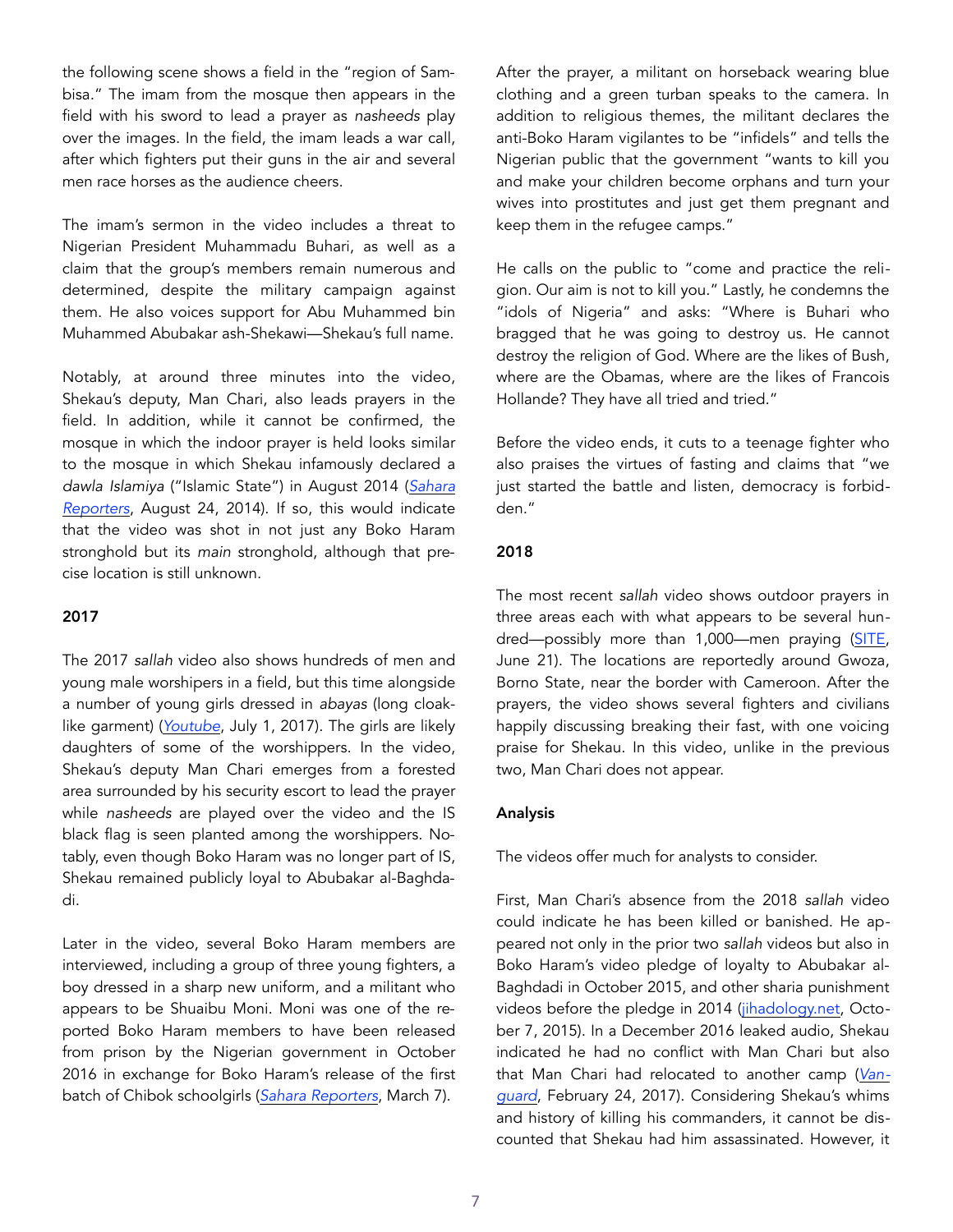is also possible that Man Chari is simply laying low in the face of the military's campaign, if not also due to pressure from Shekau.

Second, despite military pressure on Boko Haram, the fighters and civilians in the videos appear at ease. Moreover, that Man Chari could emerge so publicly in the 2016 and 2017 videos suggests Boko Haram leaders do not have nearly the same concerns about moving around in public as those of al-Qaeda in Pakistan or al-Qaeda in the Islamic Maghreb (AQIM). They are comfortable in their own territory. Moreover, the mingling of Boko Haram fighters with civilians shows how, at least in periods of non-combat time, Boko Haram can become part of the community. This is presumably among the ways it recruits and receives support.

Third, the quality of the 2018 video has noticeably decreased, while in 2016 and 2017 the videos were not simply better quality but more "impressive" overall, with the large prayer in the mosque and the horse racing, among other scenes. This could reflect how, since the split in ISWAP in August 2016, members are increasingly shifting towards ISWAP and away from Boko Haram. Clearly Boko Haram still holds territory and commands influence, but over time it may remain confined to the territories around Sambisa Forest, Gwoza and the Cameroonian border where its most recent *sallah* video was filmed, while ISWAP has more potential to expand geographically and spread its attacks, funding networks and ideological influence around the country and even further afield.

*Jacob Zenn is a Fellow on African and Eurasian Affairs at The Jamestown Foundation.* 

#### **NOTES**

[1] The *sallah* of *Eid al-Fitr* is performed on the first day after Ramadan. *Sallah* literally means "worship" in Arabic.

[2] A translation of these three interviews is in Abdulbasit Kassim and Michael Nwankpa, "The Boko Haram Reader: From Nigerian Preachers to the Islamic State," Hurst, April 2018.

# 'We Don't Need Derna Anymore': What the Battle for Derna Means for Libya's Future

#### *Andrew McGregor*

Once an important Mediterranean port in the ancient world of the Greeks and Romans, the city of Derna is currently being leveled by artillery and airstrikes supporting a ground offensive led by 76-year-old "Field Marshal" Khalifa Haftar. A former loyalist of Muammar Gaddafi, a veteran of Libya's disastrous war in Chad and a one-time CIA asset, Haftar now seeks total control of Libya while acting as the commander of the so-called Libyan National Army (LNA), nominally the military wing of the Tobruk-based House of Representatives (HoR), a rival government to the internationally recognized Presidential Council/Government of National Accord (PC/ GNA) in Tripoli. The LNA is a coalition of former revolutionaries, Saudi-influenced Islamist militias and occasionally mercenaries who fight under Haftar's direction.

Derna once played an important role in U.S. military history. In 1805, Consul William Eaton led seven U.S. marines and several hundred Greek, Arab and Turkish mercenaries on a 500 mile march from Alexandria to Derna, where his odd little army took the city from a larger Karamanli force in little more than an hour. It was the young republic's first overseas land battle and a notable success after the French had failed to take Derna five years earlier.

Today, however, it has become known as a hotbed of jihadist activity. Haftar's campaign aims to bring an end to that, but the longer the LNA bombardment continues the less certain his political future is becoming.

#### Derna and Islamic State

Located on the coast near the green hills of the northeastern Jabal Akhdar region, Derna supplied over 50 fighters for the anti-American jihad in Iraq in the 2000s. In October 2014, a group of Islamist militants based in Derna (particularly dissident members of the Abu Salim Martyr's Brigade) pledged allegiance to Islamic State (IS) and took over much of the city despite opposition from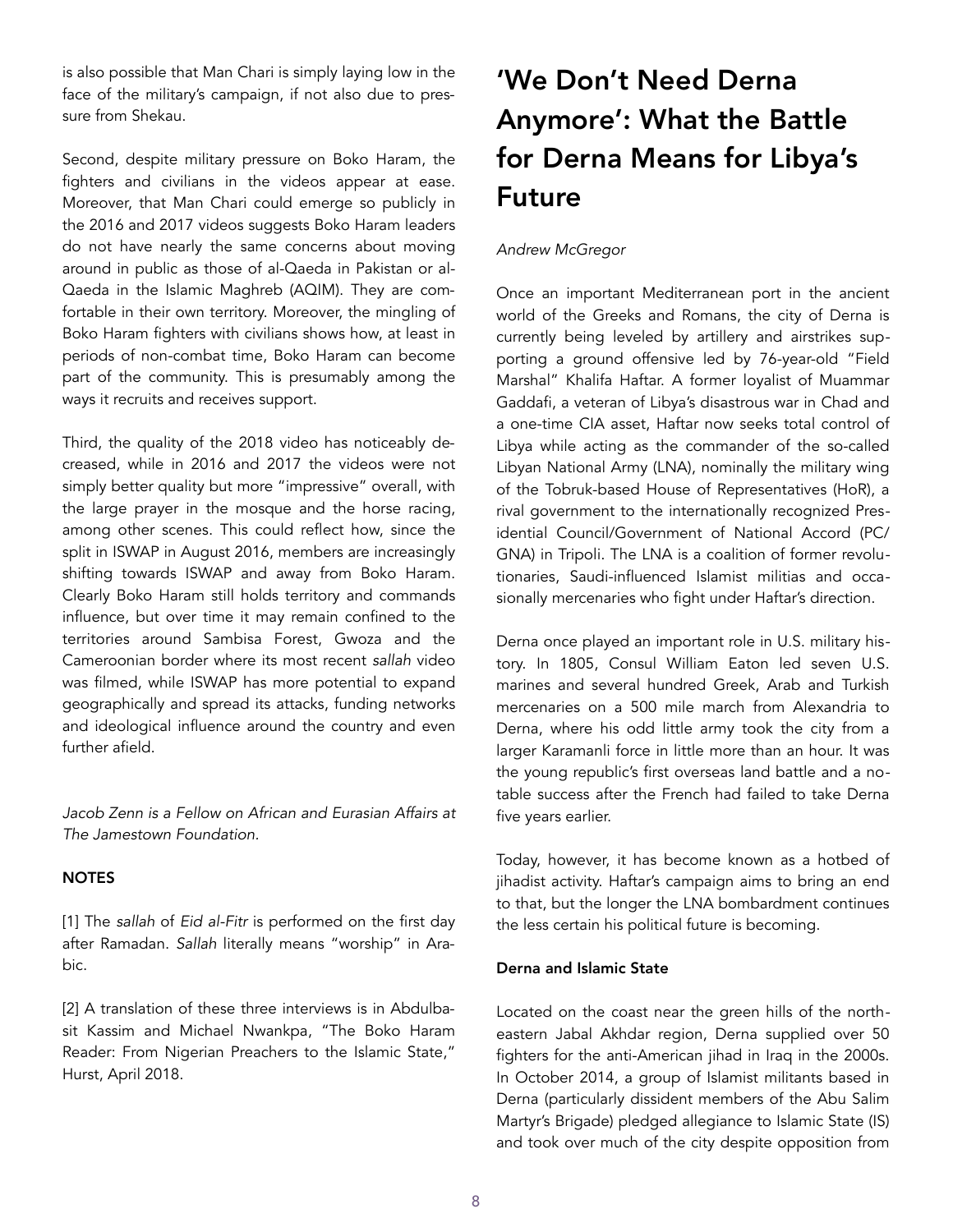other Islamists with close ties to al-Qaeda. IS rule was marked largely by beheadings and other forms of execution, or acts of public humiliation.

On December 12, 2014, fighters opposing IS within Derna formed the Majlis Shura al-Mujahideen Derna (Derna Mujahideen Shura Council, or DMSC). This group began to drive IS militants out of Derna in June 2015, even as the LNA imposed a loose siege on the city. The DMSC fought a merciless war against IS members responsible for murders and suicide bombings in Derna, frequently executing IS militants after obtaining their confessions ([Libya Express](http://www.libyanexpress.com/derna-shura-council-executes-eight-isis-men/), March 22, 2016).

In the meantime, the IS slaughter of 21 Egyptian Coptic Christians in Sirte in February 2015 led to Egyptian airstrikes on IS strongholds in Libya, including DMSC targets in Derna. The DMSC declared they had "no relation with IS in Syria and Iraq," adding that they also had nothing to do with the IS beheadings of Egyptian Copts hundreds of kilometers away [\(Middle East Eye](http://www.middleeasteye.net/news/libyas-derna-militia-denies-links-111565111), February 19, 2015). Later that year, an American F-15 airstrike killed IS commander Abu Nabil al-Anbari (a.k.a. Wissam Najm 'Abd Zayd al-Zubaydi or Abu Mughira al-Qahtani) just outside Derna ([BBC](https://www.bbc.com/news/world-africa-35034289), December 7, 2015).

For a time, the IS fugitives were able to establish themselves in the industrial suburb of al-Fatayih, but were eventually forced from there in April 2016, bringing the DMSC's two-year campaign to an end ([Libyan Express,](http://www.libyanexpress.com/derna-is-free-of-isis-the-citys-shura-council-announces/) April 20, 2016). Four days later, the DMSC complained that since the IS expulsion Haftar's small air force had mounted 12 airstrikes on civilian neighborhoods in Derna, while failing to attack fleeing IS fighters who were exposed in open country ([Libyan Express,](http://www.libyanexpress.com/derna-shura-council-haftars-forces-bombs-derna-to-steal-victory-over-isis/) April 24, 2016).

The Egyptian air force bombed Derna again in May 2017 as retaliation for an attack on Christians in central Egypt that was blamed on IS militants from Derna [\(Libya](https://www.libyaherald.com/2017/05/26/egypt-bombs-derna-in-retaliation-for-latest-is-christian-massacre/)  [Herald,](https://www.libyaherald.com/2017/05/26/egypt-bombs-derna-in-retaliation-for-latest-is-christian-massacre/) May 26, 2017). The DMSC denied any involvement in the mass-killing, reminding Cairo that the IS had been expelled from Derna, while suggesting the accusation was an attempt to divert attention from the Egyptian government's inability to tackle its own security crisis ([Libyan Express,](http://www.libyanexpress.com/derna-shura-council-denies-links-to-attack-on-copts-in-minya-egypt/) May 28, 2017). The LNA's two-year-old siege of Derna was tightened in August, with residents describing it as "collective punishment" (Middle East [Eye](http://www.middleeasteye.net/news/libya-s-derna-has-been-cut-rest-country-renewed-siege-city-enters-its-1979261044), August 7, 2017).

#### The Field Marshal

Inaccurate reports of Haftar's imminent death in April after a medical evacuation to Amman and then Paris may have sparked a succession struggle within the LNA, possibly resulting in the attempted April 18 car bomb attack on Haftar's LNA chief-of-staff, General Abd al-Razik al-Nazuri (218 TV [Libya], via BBC Monitoring, April 18).

Haftar's bid for power is supported by Russia, France, Egypt and the United Arab Emirates (UAE), which has been accused by the UN of providing military helicopters and other aircraft to Haftar's LNA in violation of the UN arms embargo. There are also reports of Haftar seeking military support from Israel (*[The New Arab](http://www.libyanexpress.com/libyan-eastern-chief-haftar-receiving-israeli-military-aid-brokered-by-uae-report/)*, July 27, 2017; [Libyan Express](http://www.libyanexpress.com/libyas-eastern-commander-carrying-out-clandestine-deals-with-israel/), December 25, 2017; [Middle](http://www.libyanexpress.com/report-scandalizes-israeli-military-support-for-haftar-in-east-libya/)  [East Eye,](http://www.libyanexpress.com/report-scandalizes-israeli-military-support-for-haftar-in-east-libya/) August 5, 2017).

Charges related to alleged LNA war crimes have been filed in France, the United States and with the International Criminal Court (ICC) ([Libya Observer,](https://www.libyaobserver.ly/news/complaint-filed-french-prosecutor-general-over-crimes-committed-libya-warlord-haftar) May 2). Haftar has refused to turn suspected war criminals in the LNA ranks over to the ICC, and has even been charged with torture and murder himself in Paris ([Middle East](https://me-confidential.com/19345-libya-haftar-sued-in-paris-for-torture-practices-in-benghazi.html)  [Confidential,](https://me-confidential.com/19345-libya-haftar-sued-in-paris-for-torture-practices-in-benghazi.html) May 3).

#### The Offensive Begins

As the LNA began to occupy the southern heights overlooking Derna in the third week of April, the DMSC appealed for reconciliation, extending "its hand in peace" and declaring its members were "ready to be accountable for any injustices we are proven to have committed." Oddly, the group suggested mediation through the offices of former Libya Grand Mufti Shaykh Sadiq al-Ghariani, one of Haftar's most bitter and vocal opponents (Libyan Social Media, via BBC Monitoring, April 22). Instead, the seizure of the heights allowed LNA artillery spotters to direct more intensive fire onto targets within Derna.

On May 7, Haftar announced a final offensive, vowing to "liberate" Derna even if "we have to evacuate all civilians from it" [\(Libyan Observer,](https://www.libyaobserver.ly/news/seven-fighters-libya-east-forces-killed-fighting-gets-heavy-derna) May 7). Muhammad Amari Zayid, a member of the Presidential Council, described the offensive as a "war crime," saying it was being carried out to satisfy "personal ambitions" rather than serve the interests of the nation ([Libya Observer,](https://www.libyaobserver.ly/news/presidential-council-member-strongly-condemns-derna-attack) May 8). Zayid succeeded in meeting with the head of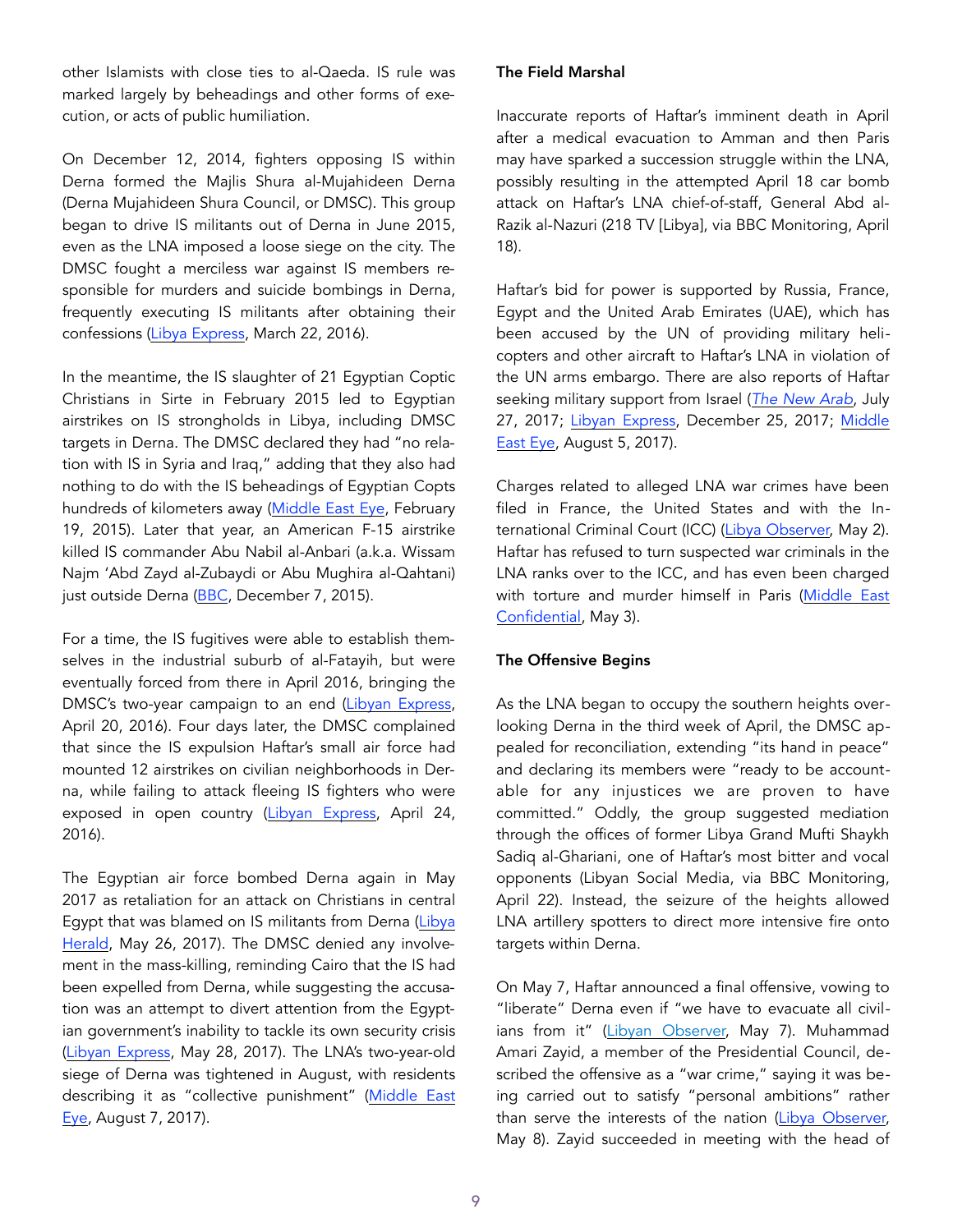the Derna local council, who confirmed that Derna's civil and military institutions were affiliated with the PC/GNA (*[Asharq al-Awsat](https://aawsat.com/english/home/article/1264031/libya%E2%80%99s-high-state-council-urges-end-derna-military-campaign)*, May 10).

On May 11, the DMSC reorganized as the Derna Protection Force (DPF), possibly to build a common cause with less religiously-motivated fighters who nonetheless opposed Haftar and the imposition of his own form of strongman rule across eastern Libya. Some members of the DPF were formerly aligned with Ansar al-Sharia, an Islamist militia close to al-Qaeda that dissolved in May 2017 after suffering heavy losses in fighting with the LNA and its allies ([Reuters](https://uk.reuters.com/article/uk-libya-security-idUKKBN18N0YZ), May 27, 2017). By May 15, LNA attacks had begun to strike civilian areas of Derna. Social media photos displayed indiscriminate bombing of civilian areas of Derna's Wasat al-Bilad district, with local sources saying bodies (including those of women and children) could not be recovered due to shelling and airstrikes ([Libya Observer,](https://www.libyaobserver.ly/inbrief/civilians-flee-derna-dignity-operation-continues-shelling-and-airstrikes) June 9).

Worried residents of Derna were also threatened in a video released by an unidentified LNA fighter in which he warned they would be treated worse than the "Khawarij," a derogatory reference to the Kharijites, a violent and despised extremist sect in early Islam. "We will demolish your houses; we will kill everyone, even civilians, we don't need Derna anymore," the man threatened [\(Libya Observer,](https://www.libyaobserver.ly/news/video-gunman-loyal-warlord-haftar-threatens-derna-civilians-beheading-and-house-demolishing) May 17). This was followed by an announcement from Haftar's "Information and Fighting E-Terrorism Unit" that they had a list of 21,000 "terrorists" they were seeking in the city of 125-150,000 people [\(Libya Observer,](https://www.libyaobserver.ly/news/dignity-operation-has-21000-wanted-people-derna) May 27).

A veteran Egyptian jihadist and *qadi* (religious judge), Umar Rifai Jumaa Surur (a.k.a. Abu Abdallah al-Masri), was killed in a May 21 airstrike on Derna, according to an LNA spokesman (*[Al-Wasat](http://en.alwasat.ly/news/libya/206477)* [Cairo], May 21; *[Al-Sharq](https://aawsat.com/english/home/article/1297171/libya-senior-extremist-leaders-killed-derna)  [al-Awsat](https://aawsat.com/english/home/article/1297171/libya-senior-extremist-leaders-killed-derna)*, June 11). Surur was alleged to have acted as a recruiter of jihadists headed for Syria, Iraq and Egypt ([Egypt Today,](https://www.egypttoday.com/Article/1/50556/Five-terrorists-turn-themselves-in-to-Libya-Army-Sabra) May 21). Known for his strong opposition to IS, Surur was formerly a lieutenant of Hisham Ali al-Ashmawy, an Egyptian military officer turned militant and an expert in tactics and weapons ([al-Arabiya,](http://english.alarabiya.net/en/News/north-africa/2018/06/10/Libyan-army-air-raid-kills-Egyptian-al-Qaeda-leader-in-Derna.html) June 10; see [Militant Leadership Monitor,](https://jamestown.org/program/egypts-most-wanted-hisham-ali-ashmawy-mosaad-ibrahim/) October 31, 2015). Two other militant clerics, Abu Zayd al-Shilwi and Abu Umar Abd al-Salam al-Awami, were killed the same day (Telegram Messaging via BBC Monitoring, June 11). The LNA also suffered losses—on May 22, the LNA announced the death in combat of 36th Brigade commander Brigadier Abd al-Hamid Warfali during clashes southwest of Derna [\(Libya Observer,](https://www.libyaobserver.ly/inbrief/dignity-operation-suffer-casualties-they-attempt-advance-derna) May 23).

Nonetheless, Haftar announced on May 24 that the end of "four consecutive years of holy struggle" was approaching in Derna, while proclaiming he had ordered his men not to "harm the city's residents or their property" ([Middle East Monitor,](https://www.middleeastmonitor.com/20180524-libya-haftar-says-his-forces-to-liberate-derna-soon/) May 24). The LNA commander also called on the families of DPF fighters to pressure their kinsmen to abandon arms in the struggle against the LNA and seek the "fair trial" being offered ([Reuters,](http://www.defenceweb.co.za/index.php?option=com_content&view=article&id=51823:fighting-in-derna-has-devastating-impact-on-civilians--un&catid=49:National%20Security&Itemid=115) May 25).

Egyptian airstrikes coordinated with the LNA struck central Derna and the Fatayeh industrial zone on May 26, 2017, followed by claims to have destroyed the DPF headquarters ([Libyan Express,](http://www.libyanexpress.com/egyptian-warplanes-conduct-airstrikes-on-libyas-derna/) May 27, 2017; [Middle](http://www.middleeasteye.net/news/warplanes-hit-libyas-derna-again-witness-62609053)  [East Eye,](http://www.middleeasteye.net/news/warplanes-hit-libyas-derna-again-witness-62609053) May 29). Drone attacks and heavy shelling forced the DPF to withdraw from al-Fatayeh on May 29, even as Derna's local council issued an appeal to all local, regional and international organizations to open Derna's port for humanitarian assistance, describing conditions as "disastrous" ([Anadolou Agency,](https://www.aa.com.tr/en/africa/libya-haftar-forces-take-control-of-entrance-to-derna/1159170) May 28; [Libya Observer,](https://www.libyaobserver.ly/news/libya%E2%80%99s-derna-distress-call-amid-continuous-military-escalation) May 29).

#### The LNA Enters Derna

By June 1, the LNA claimed to have taken al-Fatayih and the heights overlooking the Bab al-Tobruk district of Derna [\(Middle East Eye,](http://www.middleeasteye.net/news/no-solution-libyan-activist-describes-city-ashes-battle-rages-derna-608233865) June 1). Shaykh Sadiq al-Ghariani took to Libyan TV to describe the attack during the holy month of Ramadan as "preposterous." Urging all Libyans to support the citizens of Derna with civil disobedience if necessary, al-Ghariani declared: "What is happening in Derna is not a war on terrorism, but a war on all Libyans in order to subdue them" (Tanasuh TV, via [Libya Observer,](https://www.libyaobserver.ly/news/grand-mufti-calls-libyans-declare-civil-disobedience-if-derna-shelling-does-not-stop) June 2).

The attacking force consisted of four battalions of LNA troops, with two battalions working their way into Derna from the west and two from the east, beginning on June 4. Troop movement is being directed by the Umar Mukhtar Operations Room, under the command of Major General Salim al-Rafadi. The troops are strengthened by elements of the al-Saiqa Special Forces brigade and supported by artillery and warplanes belonging to the LNA, Egypt and the UAE (*[The National](https://www.thenational.ae/world/mena/libyan-army-pushes-into-militia-controlled-derna-1.737292)* [Abu Dhabi], June 5). France, which aided Haftar in his three-year siege of Benghazi, is reported to have secretly provided Haftar with a newly-obtained Beechcraft King Air 350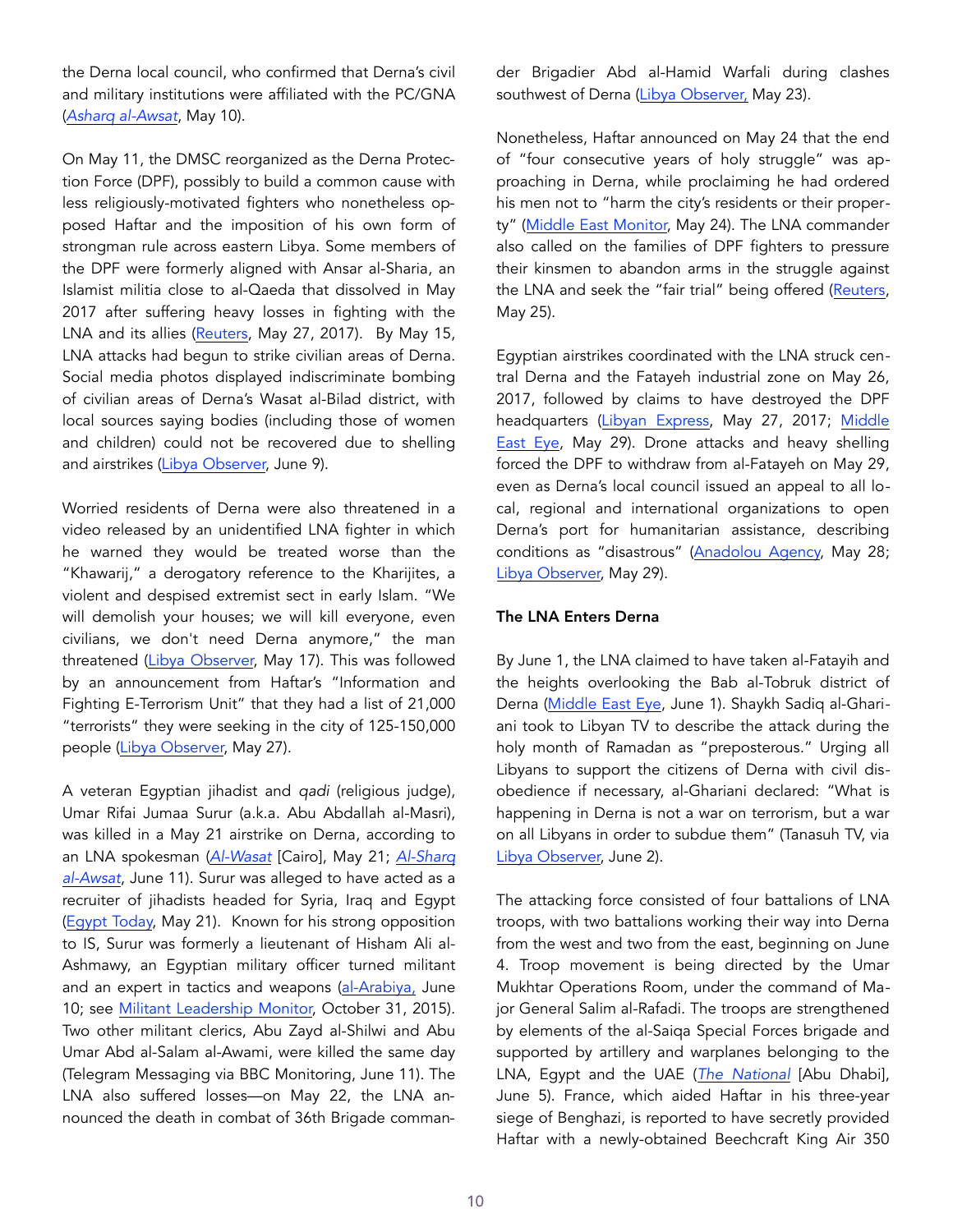reconnaissance airplane for use over Derna ([Libya Ob](https://www.libyaobserver.ly/news/report-haftar-could-have-upper-hand-derna-fighting-thanks-french-aircraft)[server,](https://www.libyaobserver.ly/news/report-haftar-could-have-upper-hand-derna-fighting-thanks-french-aircraft) June 3; [Libyan Express,](http://www.libyanexpress.com/uaes-military-base-in-east-libya-is-shared-with-french-troops-to-support-haftar/) November 1, 2016). Publically, France is promoting a peace process intended to lead to presidential and parliamentary elections in December.

At the forefront of the LNA offensive is Wanis Bukhamada's Saiqa Special Forces. Bukhamada insists his unit is "fighting members of terrorist groups operating under a variety of names … Libyan fighters … must resolve their issues with the Libyan state through the courts … As for foreign fighters, they have no place in Libya" (*al-Wasat* via BBC Monitoring, May 20). LNA forces captured Derna's security chief, Yahya Usta Umar, on June 8. Though appointed by the GNA, Haftar's representatives described Umar as an al-Qaeda-affiliated terrorist ([Libyan](http://www.libyanexpress.com/derna-security-chief-captured-by-rival-force-in-east-libya/)  [Express](http://www.libyanexpress.com/derna-security-chief-captured-by-rival-force-in-east-libya/), June 8).

With the LNA having developed a reputation for the mistreatment and even murder of prisoners, Haftar announced he had asked his troops to "respect legal procedures relating to prisoners" during the battle for Der-na ([AfricaNews](http://www.africanews.com/2018/06/05/libya-s-haftar-says-victory-is-close-in-eastern-derna/), June 5). By June 8, the LNA claimed to control 75 percent of the city, with Haftar setting the final stage of the conflict in religious terms during a speech to his troops: "After four years of holy struggle against the Kharijites, we are close to the liberation of Derna" ([Egypt Today,](https://www.egypttoday.com/Article/2/51749/Derna-battle-%E2%80%93-step-towards-liberation-of-Libya) June 8).

By June 12, the LNA claimed to control the port and the rest of the city, save for an inner core of some 10 square kilometers. There fighting was described as "very heavy," with LNA losses due to desperate DPF suicide attacks [\(Middle East Monitor,](https://www.middleeastmonitor.com/20180612-haftar-forces-announce-capture-of-libyas-derna/) June 12; [Libya Herald,](https://www.libyaherald.com/2018/06/12/two-lna-deaths-and-three-injuries-in-latest-derna-fighting/) June 12). Mines and IEDs have taken the largest toll on LNA attackers.

LNA Brigadier General Abd al-Salam al-Hassi insisted that LNA forces would protect the lives and property of Derna's civilian population, but reports from inside Derna have described civilian deaths under bombardment and an inability to retrieve victims due to constant fire ([Libya Herald,](https://www.libyaherald.com/2018/06/06/lna-claims-it-is-now-in-control-of-75-percent-of-derna/) June 6; [Libyan Express](http://www.libyanexpress.com/libyas-derna-under-mass-killing-operation-residents-send-distress-signal/), June 7). Another LNA official dismissed reports of Egyptian troops participating in the assault on Derna as an attempt by the Muslim Brotherhood to diminish the significance of the LNA's impending victory, although he did acknowledge "high-level coordination and cooperation" with Egyptian officials (*[Asharq al-Awsat](https://aawsat.com/english/home/article/1295941/libya-lna%E2%80%99s-hafter-announce-pre-eid-victory-derna)*, June 10).

A report by Swiss-based NGO Reach detailed extensive damage from the siege to Derna's roads and its water, electric and sewage systems. Schools, mosques and bridges have been bombed, and those attempting to escape the destruction face harassment or violence at checkpoints if they manage to get through networks of mines and snipers. [1] Shortages of food and medicine have been exacerbated by daily shelling and airstrikes while access to water and electricity remains intermittent at best.

#### The Cost of Victory

It is likely that Haftar's decision to turn away from his march on Tripoli to consolidate his rear in Cyrenaïca was strongly influenced by his supporters in Egypt, France and the UAE, all of whom regard Derna as a dangerous spawning ground for Islamist militants.

As the battle for Derna rages on, the international community looks away, having no particular objection to the elimination of this long-time Islamist hotbed, despite the similarity of Haftar's tactics to those used by Gaddafi in 2011. This time, there is no imposition of a "no-fly zone" or mobilization of the international community. Italy has stated its readiness to supply humanitarian aid if "access is granted by the parties involved," but this and a call for restraint from the UN Security Council constitute nearly the whole of international concern for the residents of Derna ([Libya Observer,](https://www.libyaobserver.ly/inbrief/italy-un-mission-call-de-escalation-war-derna) June 2). While the LNA claims to be working toward supplying "liberated" areas of Derna, other observers warn of an impending "humanitarian catastrophe" as the fighting continues ([Middle East Eye,](http://www.middleeasteye.net/news/casualties-twin-suicide-attack-hits-eastern-libya-856090351) June 12). As the LNA commander is fond of referring to all his political opponents as "terrorists," the question is whether the license given to him by the international community in Derna will apply to future attacks on Tripoli and other centers of anti-Haftar resistance.

It took three years for Haftar to take Benghazi, with repeated proclamations of victory routinely followed by reports of continued resistance. DPF fighters show little sign they are about to capitulate. Rather than being "hours away" from total victory, as the LNA claimed on June 11, an extended period of urban warfare punctuated by deadly suicide attacks seems more likely. There is also a danger that the lightly-disciplined LNA fighters may commit abuses over time that could generate international disapproval. If this happens, it will have a